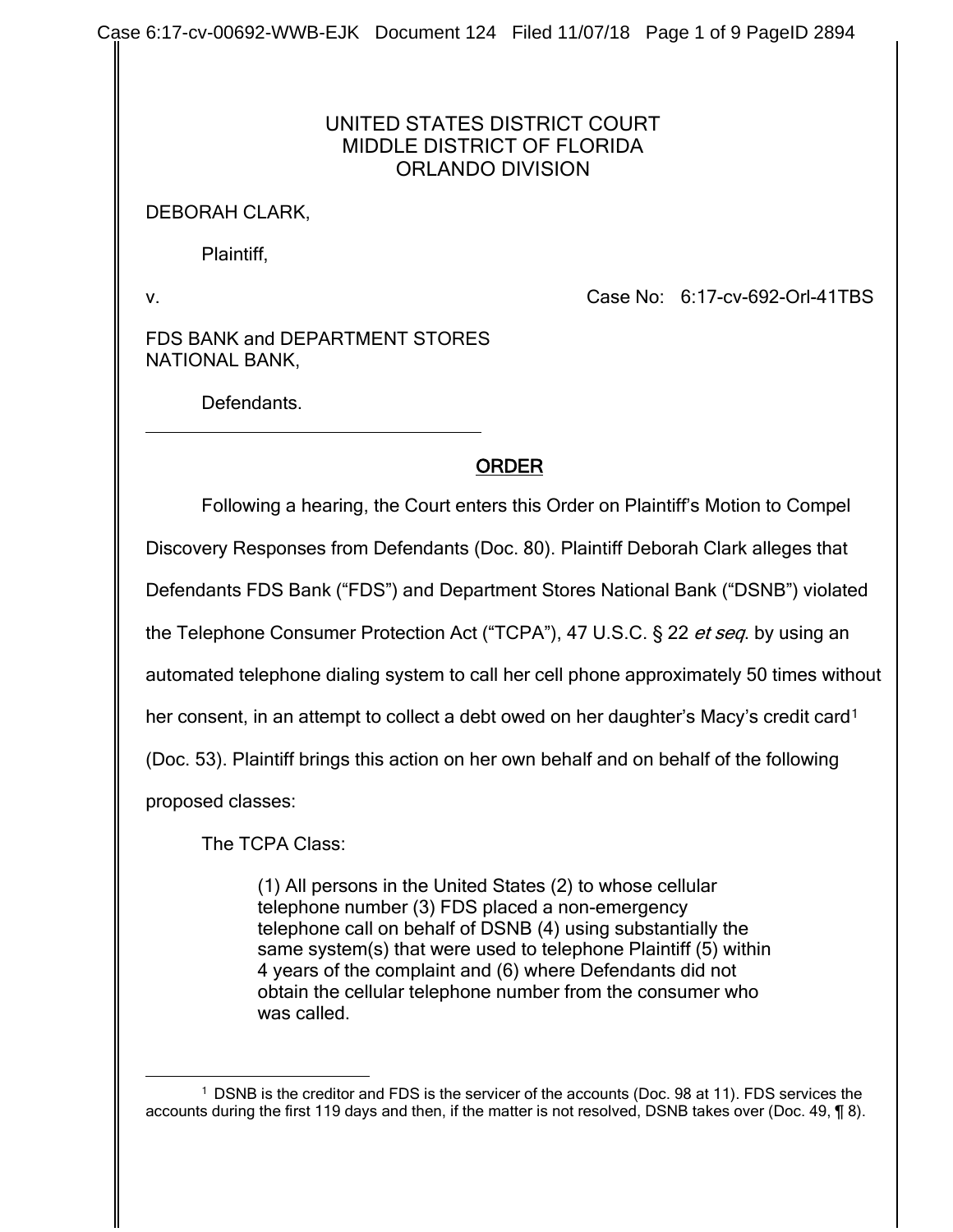The DSNB Sub-Class:

(1) All persons in the United States (2) to whose cellular telephone number (3) DSNB placed a non-emergency telephone call (4) using substantially the same system(s) that were used to telephone Plaintiff (5) within 4 years of the complaint and (6) where Defendants did not obtain the cellular telephone number from the consumer who was called.

The Revocation Sub-Class:

(1) All persons in the United States (2) to whose cellular telephone number (3) DSNB and/or FDS placed a nonemergency telephone call (4) using substantially the same system(s) that were used to telephone Plaintiff (5) within 4 years of the complaint and (6) after that person had instructed Defendants to cease calls to that number.

The Skip-Trace Sub-Class:

(1) All persons in the United States (2) to whose cellular telephone number (3) DSNB and/or FDS placed a nonemergency telephone call (4) wherein the cellular telephone number was obtained through skip-tracing (5) using substantially the same system(s) that were used to telephone Plaintiff (6) within 4 years of the complaint.

(Id., ¶ 57).

Plaintiff wants to know the following information about collection calls made by Defendants during a four year period: (1) the phone numbers called; (2) the dialing system used to make each call; (3) the date on which each call was made; (4) the number of times each phone number was called; (5) where Defendants got the phone numbers they called; (6) for each call, whether it produced a live answer, prerecorded message, or report of a wrong number; (7) whether the recipient of the call told Defendants not to call the phone number again; (8) the account notes concerning each call; and (9) financial information to show when payments for the accounts associated with each phone number were made (Doc. 98 at 5-9).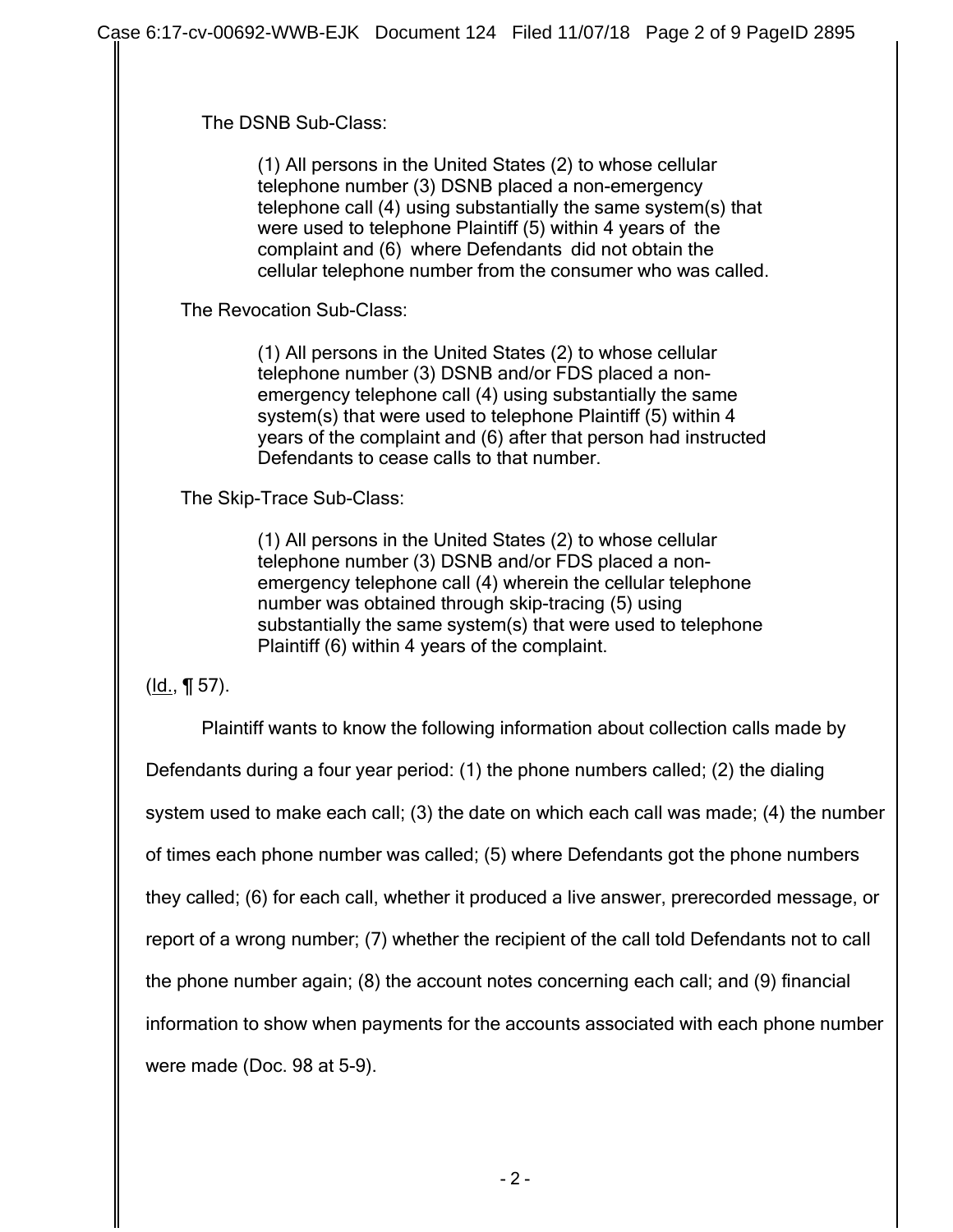Defendants make approximately 137,000 telephone calls per month to account holders (Doc. 98 at 13). They represent that the account notes associated with all of the calls made during the last four years total in the tens of millions (Doc. 89 at 12; Doc. 98 at 27). Defendants also advise that the account notes do not include all of their databases and documents that might have to be searched to locate the information Plaintiff wants (Doc. 89 at 12). Defendants maintain the ledgers showing what is owed, how much is paid and when in a different system which also contains account notes (Doc. 98 at 18). Defendants can download from the dialing system the total number of calls made, and they can produce a list of the phone numbers called, the dates and times the calls were placed and if the call was answered, the duration of the call (Doc. 98 at 15-16, 18, 20). But, according to Defendants, to obtain all of the information requested they must pull up each individual account and manually review it (Id.). They are adamant that the account notes are only searchable manually (Id., at 28). During a FED. R. CIV. P. 30(b)(6) deposition, a Director of Collections for Macy's Credit Operations, Inc., a wholly-owned subsidiary of FDS testified:

> So the system is not searchable. I cannot - - as a collector, when I worked accounts, I am not able to - - I have to scroll through every note. I have to review every single note as far back as I wanted to go and needed to go. There's no way to pull specific aspects of the note.

(Doc. 122-1, Pg. 30, Lines 5-10). A legal assistant in the Macy's Law Department was asked to retrieve account information for 28 randomly selected accounts that were in collections in July 2015 (Doc. 114, ¶¶ 1, 3). Her declaration states:

> 5. After inputting the account information, the credit information database displays the relevant account. I then selected the fields I wished the system to retrieve, here the account and collection notes. Once retrieved, I printed the account and collection notes (the print to PDF and "screen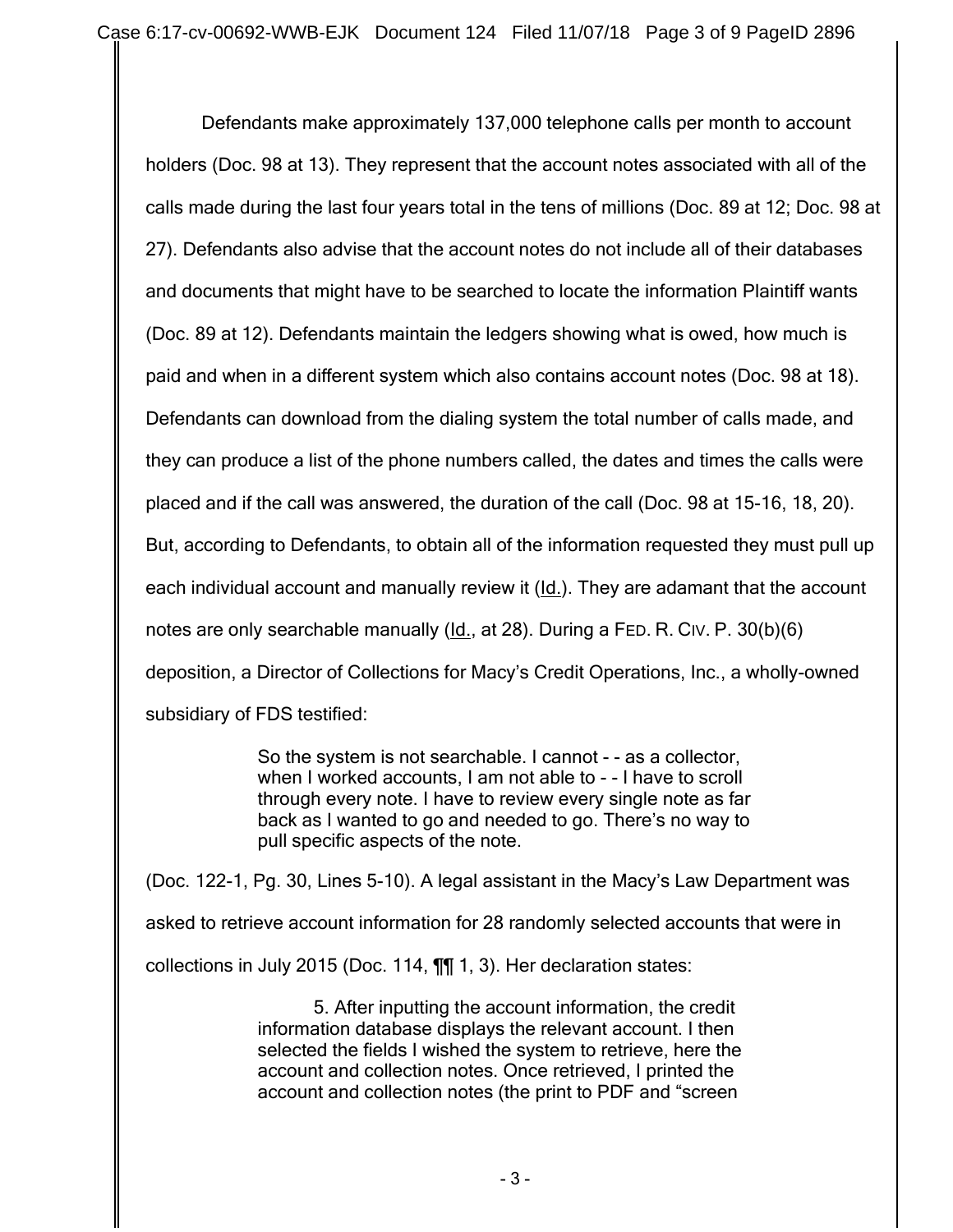print" functionality is disabled in the system), retrieved them, and scanned them into a PDF document, before saving the file electronically. I repeated this process for each of the remaining twenty-seven (27) accounts.

6. In performing this function I kept track of the time I spent accessing accounts, printing the account notes and collection notes, scanning them into a PDF document, and then saving the electronically.

7. In total, I spent approximately 50 minutes locating accounts, printing account and collection notes for the 28 accounts, an additional 14 minutes scanning in the account notes and collection notes, and 13 minutes saving the various PDF files, for a total of approximately 76 minutes.

(Doc. 114, ¶¶ 5-7). Many of the accounts this witness retrieved also have archived collection notes that were not readily available and required additional time to obtain (Id.,  $\P(10)$ .

If the information is produced then Defendants say they have obligations to their customers under various banking regulations including the Gramm-Leach-Bliley Act, 15 U.S.C. § 6801 that will require the redaction of customers' nonpublic, personal information (Doc. 103 at 2). It took an administrative assistant in the Macy's Law Department 135 minutes to review and redact personal identifying information from the account notes of 17 people (Doc. 104, ¶¶ 1,3). A paralegal in the same department needed 120 minutes to review and redact personal identifying information from the account notes of 11 individuals (Doc. 104-2, ¶¶ 1, 3). After considering the magnitude of Plaintiff's requests, Defendants estimate the cost to review and redact the information Plaintiff seeks will be between \$1,533,169 and \$1,864,665 (Doc. 103 at 3).

If these hurdles can be overcome, then Defendants argue that review of the account notes will require them to "make the highly factually intensive determination (and, as applied, legal conclusion) as to whether or not the call recipient instructed calls to stop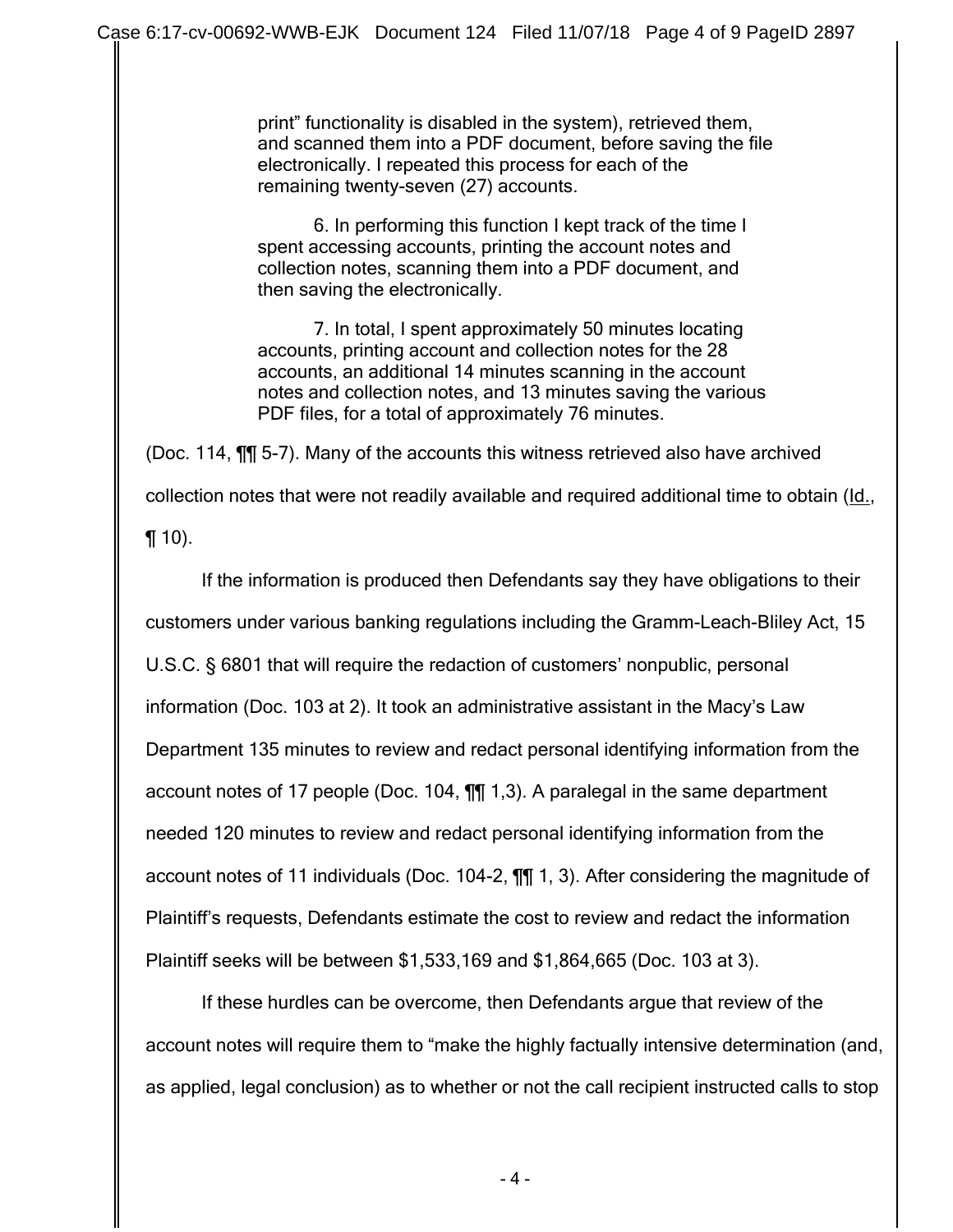or provided consent respectively." (Doc. 89 at 6). Defendants also contend that Plaintiff is attempting to create a "fail-safe" scenario that "'front-ends a merit determination on the [defendants'] liability'" by requiring the identification of "'all persons … who were called after they requested that defendant stop calling them.'" (Id.) (quoting Tillman v. Ally Financial Inc., Case No. 2:16-cv-313-FtM-99CM, 2016 WL 6996113, at \*5 (M.D. Fla. Nov. 30, 2016) (quoting Kamar v. RadioShack Corp., 375 Fed. Appx. 734, 736 (9th Cir. 2010) ("The fail-safe appellation is simply a way of labeling the obvious problems that exist when the class itself is defined in a way that precludes membership unless the liability of the defendant is established. When the class is so defined, once it is determined that a person, who is a possible class member, cannot prevail against the defendant, that member drops out of the class. That is palpably unfair to the defendant, and is also unmanageable-for example, to whom should the class notice be sent?")).

Plaintiff does not accept Defendants' protestations concerning the burden her requested discovery will impose on them. She has filed the Declaration of Jeffrey A. Hansen in support of her contention that the information she seeks is readily accessible (Doc. 122-2). Mr. Hansen is the principal of Hansen Legal Technologies, Inc., which, among other things, investigates and analyzes electronic data (Id., ¶ 4). He claims "extensive experience dealing with data warehousing, including data warehousing related to telemarketing and autodialers in general." (Id., ¶ 5). Mr. Hansen says he is familiar "with the procedures involved in such practices, and I have personally engaged in data warehousing regarding the compilation of certain lists, including demographic and target audience lists for telemarketing, and have personally repaired defective lists to eliminate improperly formatted and corrupted data." (Id.). Mr. Hansen also claims knowledge of the autodialer used by Defendants, the design of the databases within the dialer, and the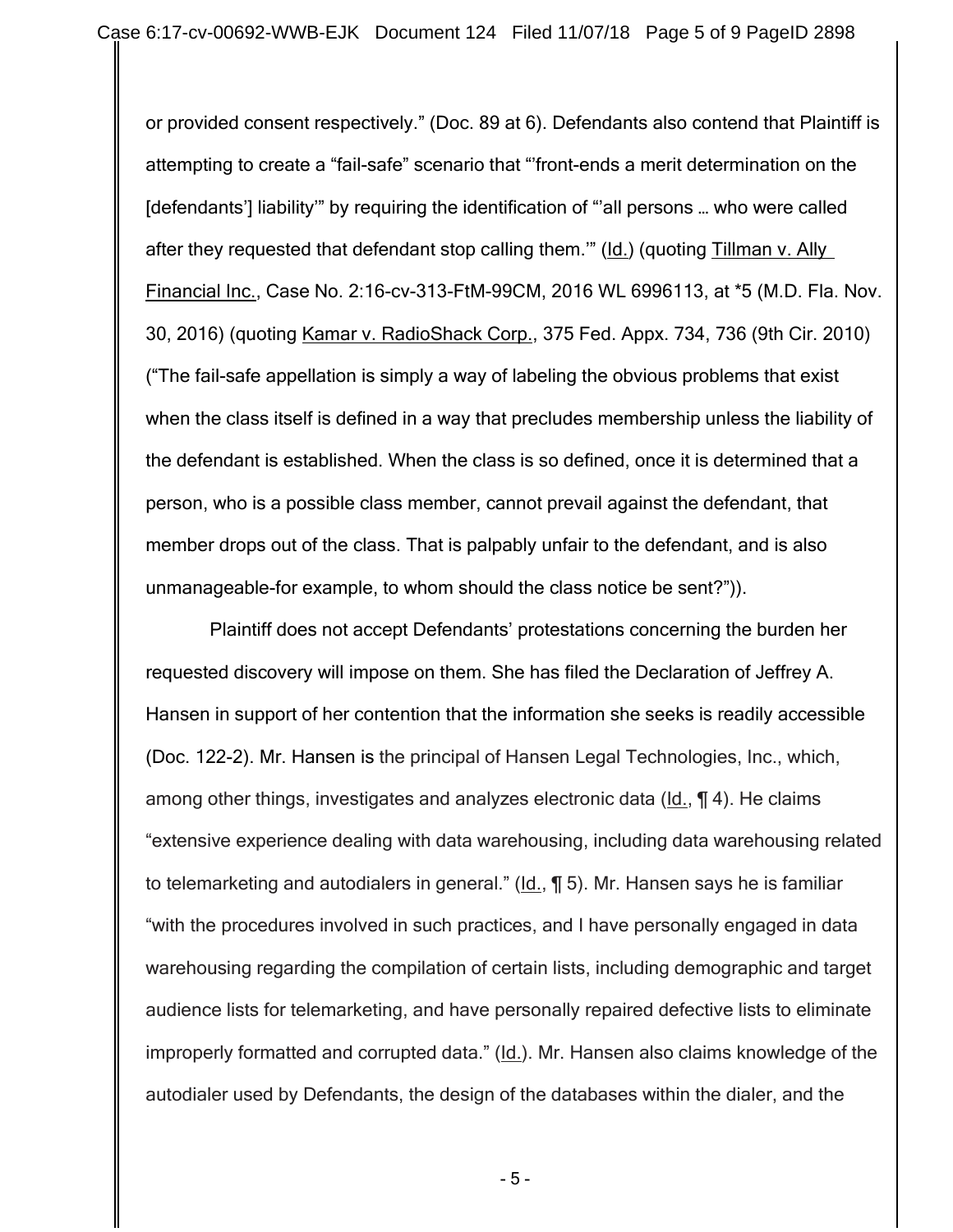information that should be contained within those databases ( $Id.$ ,  $\P\P$  11-12). He states that the databases in the autodialer maintain pertinent "records in a very easy to use, and easy to export format." (Id., ¶ 12). Mr. Hansen "estimate[s] it would take 10-15 minutes to export the data from the ... dialer." (Id., ¶ 13). He also estimates that it "would take less than an hour to export" the data Plaintiff wants from all of the collection notes (Id., ¶ 14).

Attached to Mr. Hansen's declaration is a copy of the Declaration of Robert Biggerstaff filed in a different case (Id., at 88). According to Mr. Hansen "[t]hat matter was identical to this matter as far as the data analysis." (Id., ¶ 22). Mr. Hansen also declares that "all of Robert Biggerstaff's declaration is relevant to this matter." (Id.) (emphasis in original). In his declaration Mr. Biggerstaff states that he is:

> a certified computer forensic examiner and a member of the International Society of Forensic Computer Examiners ("ISFCE"). I have over 30 years of experience in forensic computer examinations and data recovery. I have been retained as a expert in computer forensics and data analysis in over 300 court cases and have performed hundreds of data recovery and ESI preservation assignments across many diverse platforms and filesystems.

(Id., at 89). Mr. Biggerstaff represents that he has "direct experience in the role that computer records play in claims under the Telephone Consumer Protection Act ("TCPA"), specifically with regard to analyzing those records for the purposes of identifying persons to whom telephone calls were made, the circumstances of those calls, and for purposes of class certification and class notice." (Id.). According to Mr. Biggerstaff:

> 12. I am aware that some people (even IT professionals directly involved with the data) using business databases similar to those used by Ally believe that their records can not be accessed or searched to produce certain information, particularly when the data sought is recorded in "free-form" text fields. However, I have been able to extract information and generate reports from such computer records that the users of the system were genuinely unaware could be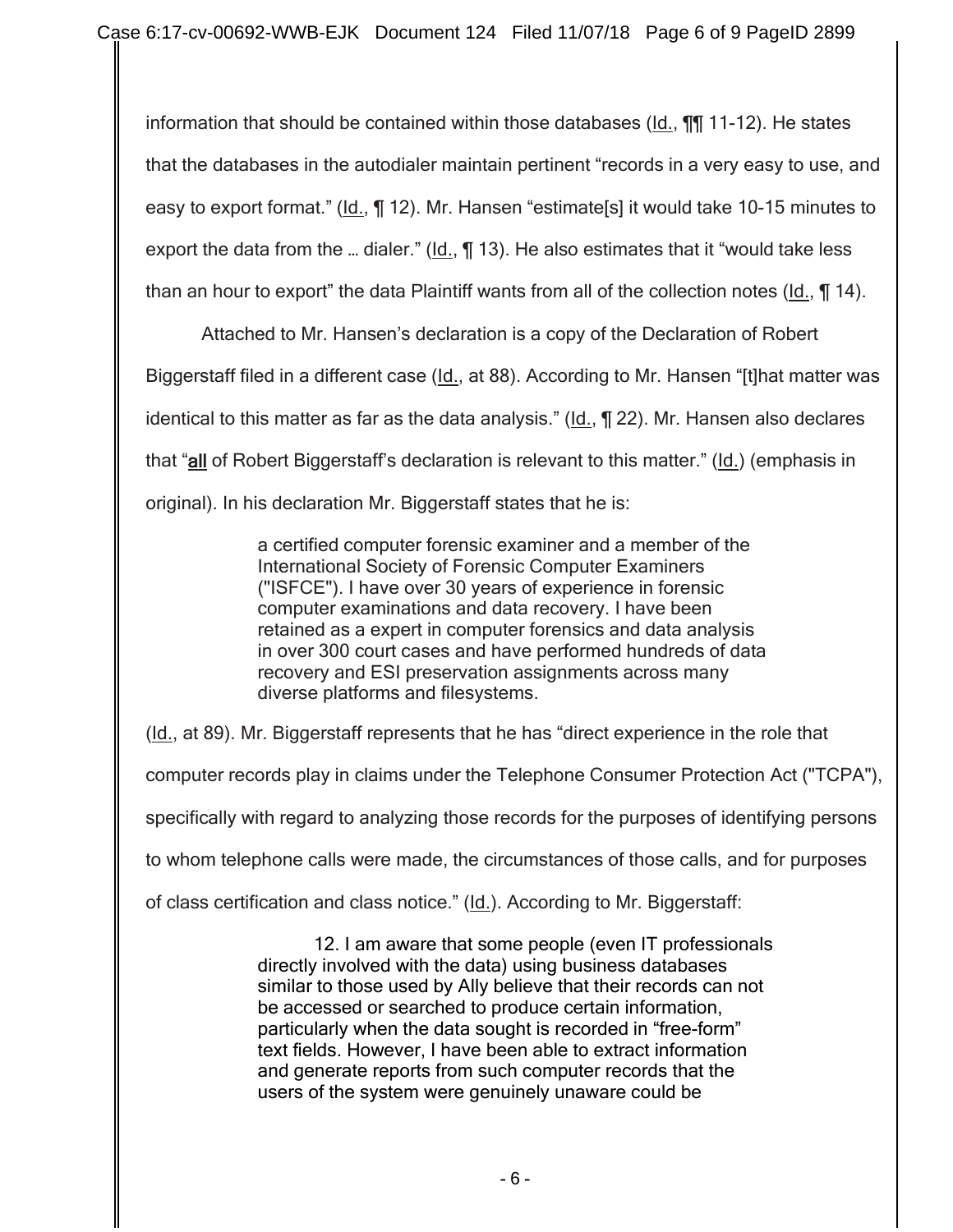obtained, or believed could only be obtained with great difficulty. Similarly, information that was believed to require extensive programming or machine-time to obtain, was in fact obtainable by me in less than an hour's work.

32. The aggregate size of the data is really only a minor issue. The amount of work to write a script to export the data is largely the same whether it is exporting 10,000 records or 1 billion records. The latter will just take longer to run once it starts. The same is true for my analysis—I do essentially the same amount of work whether I am analyzing 10,000 records or a billion records. This type of analysis is simple to do and I have done it before in many cases and with larger databases.

33. One reason is that my forensic analysis system is optimized and specially tailored for forensic analysis, and not intended for day-to-day business operation. Suppose a dialer database has 100 million records to search for text mentioning the words"wrong number." Such a search may take several hours on a particular unindexed system that is designed for day-to-day business use and not optimized for such a free-text search. But that same search can take just seconds on an optimized system like I operate for forensic analysis, once the data is loaded onto that system.

34. The same business system that may have 100 million records, likely contains many columns of data for each record. My task (to identify records where the notes indicate a DNC request or wrong number occurred) needs only a few columns of data (primarily account number, date, phone number, and notes for my analysis.) Exporting any table (relational or not) to CSV or other portable format is a simple task supported by all conventional database platforms. Ally can simply export those columns of data to one or more external CSV files, and send them to me to analyze and conduct the searches. I have received and analyzed data using this exact procedure in many cases.

36. I can easily load hundreds of millions text records into a work index or forensic tool and be able to do very sophisticated searches of the entire corpus of those records practically instantly. This allows me to conduct a robust analysis of the data using proximity operators, wildcards, word stemming, and other techniques.

37. By examining the entire body of those records at once, I will be able to efficiently develop an objective algorithm to identify records containing DNC requests and wrong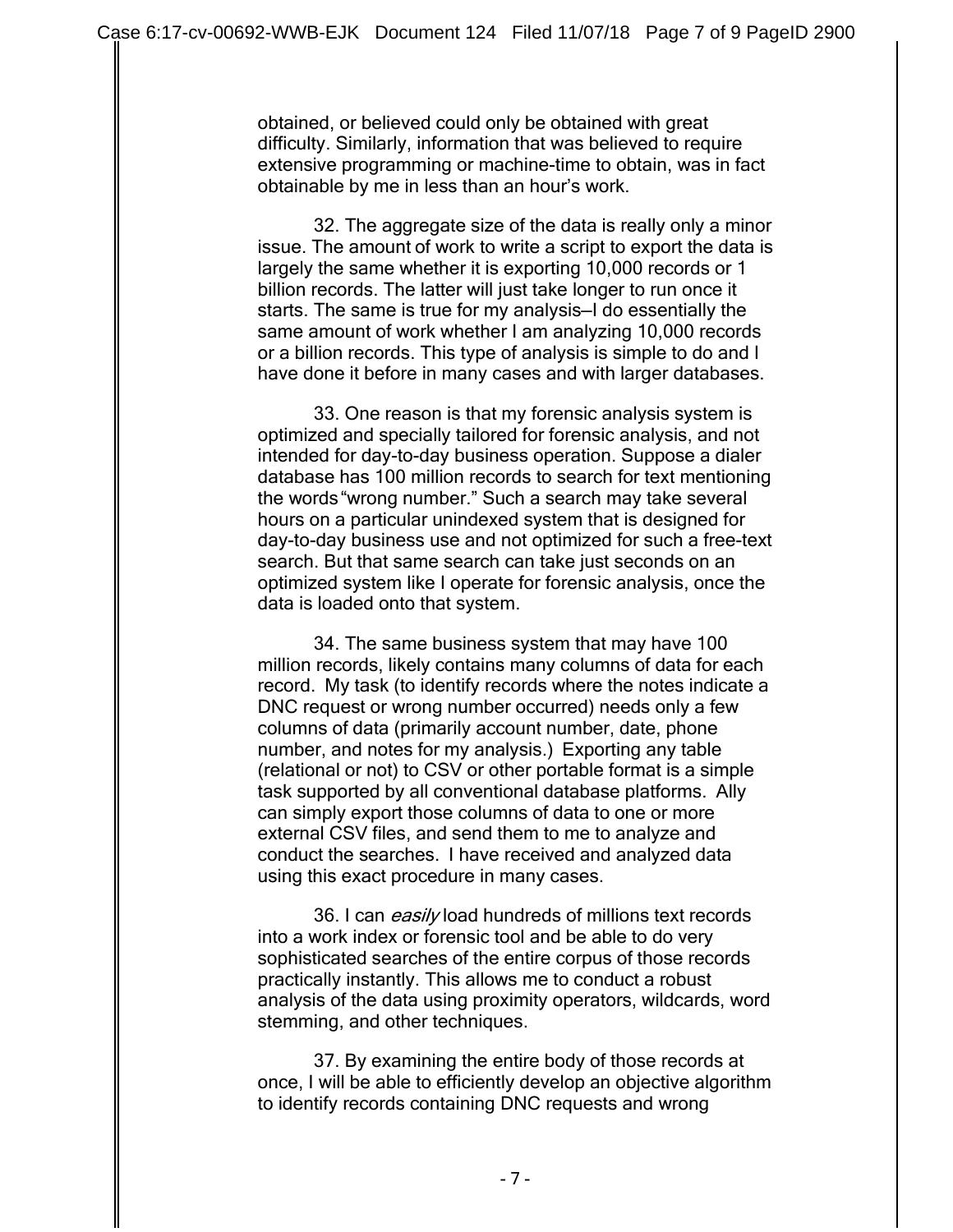number calls. That objective algorithm will then be able to be examined by anyone for its accuracy and error rate (if any) against the data.

(Id., at 91, 97-98) (emphasis in original) (footnote omitted).

Plaintiff's evidence is sufficient to persuade the Court that Defendants' business

records may not be as difficult to search as they contend. Accordingly, the motion to

## compel is GRANTED as follows.

First, the parties should be guided by the following practice pointers:

The successful use of any automated search method or technology will be enhanced by a well-thought-out process with substantial human input on the front end.

Parties and their counsel should make a good faith attempt to cooperate when determining the use of particular search and information retrieval methods, tools, and protocols (including keywords, concepts, computer-or technology-assisted review and other types of search parameters and quality control measures.

The Sedona Conference Journal Volume 15, Fall 2014, The Sedona Conference Best Practices Commentary on the Use of Search & Information Retrieval Methods in E-Discovery pages 224-225.

With these pointers in mind, counsel and the parties' experts shall hold a FED. R. CIV. P. 26(f) conference within 21 days from the rendition of this Order. At the conference they will discuss how Defendants' business records will be made available for search and retrieval by Mr. Hansen. They will also discuss how information not included in items (1)- (9) above, or that is confidential, is removed and redacted from the production to be made to Plaintiff. The Court expects Plaintiff to identify the specific fields of information she needs and agree to the use of anonymizers to conceal account holders' identities and other personal information. The Court also expects Plaintiff to agree to reasonable precautions to protect the integrity and confidentiality of Defendants' systems and